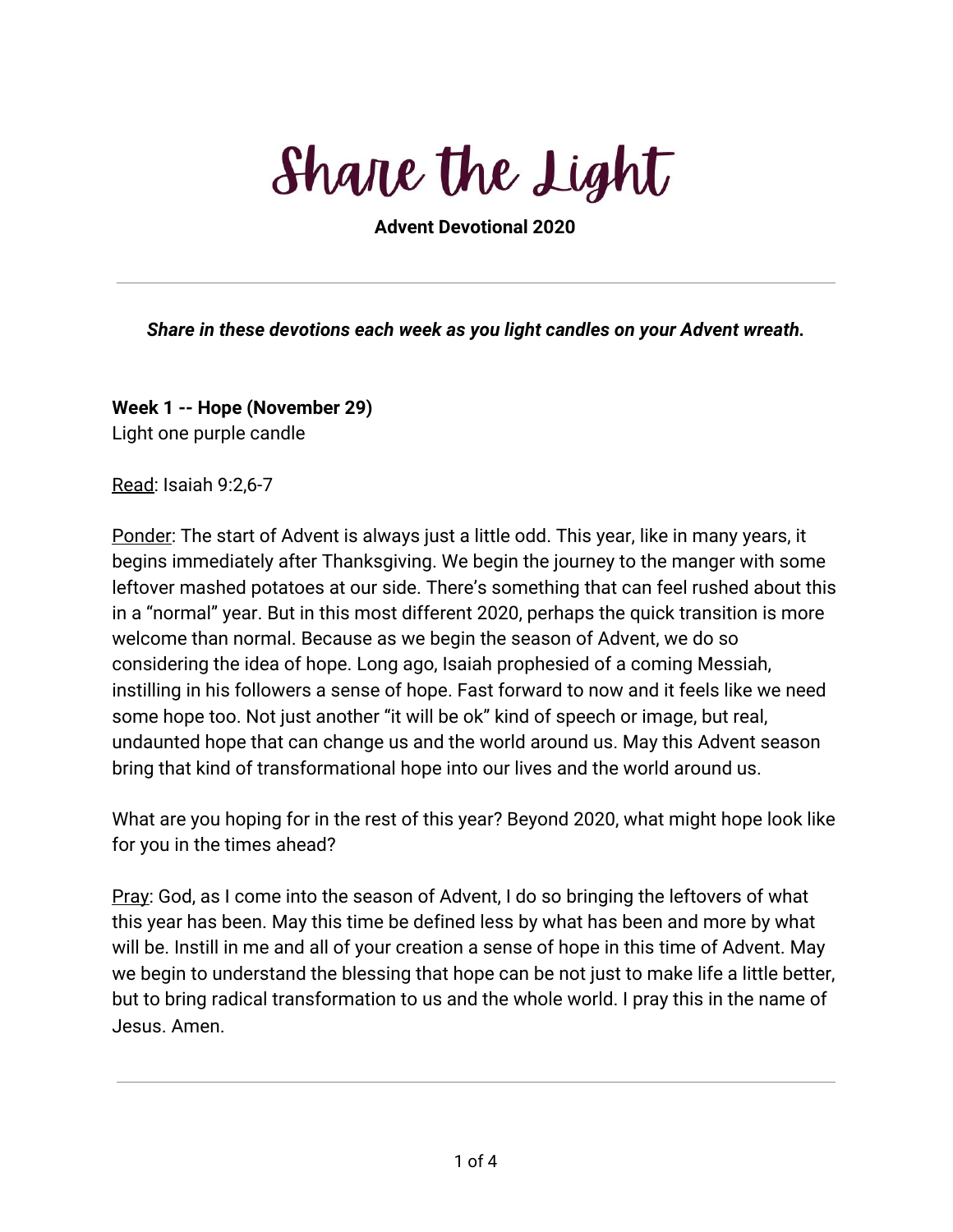# **Week 2 -- Faith (December 6)**

Light two purple candles

Read: Romans 5:1-5

Ponder: Have you ever done a "trust fall"? It's an exercise where a person, standing on a raised platform, falls backwards into the arms of people standing behind her or him. As you are falling, you have no way of seeing whether the people who are tasked with catching you are there, if they are ready, or if they are capable of keeping you from hitting the ground. In all of that uncertainty, however, there is this incredible rush that can come from falling back and being caught. This is what faith asks of us, especially in this Advent. There may be moments in 2020 where it has been hard to see the support we need. We may feel like we are being asked to do things that are beyond our spaces of comfort. But having faith means believing that God is behind us, upholding us, and surrounding us, even when we aren't sure about where exactly God might be or what exactly God might be up to.

Where are you placing your trust this Advent, and could it be that this is a season where faith may be evidence of that which is unseen?

Pray: God, even in the moments where I know I am called to follow you and trust you, it can be really hard. May you instill in me the kind of faith that believes in your presence and your love even when it is hard for me to see it. And may I speak and live in ways that reflect that kind of faith and trust to the world around me. I pray this in the name of Jesus. Amen.

# **Week 3 -- Joy (December 13)**

Light two purple candles and the pink candle

Read: 1 Thessalonians 5:16-18

Ponder: When Paul writes the words "rejoice always", do we think he knew some of the circumstances we might be facing? Rejoice...during a pandemic? Perhaps, as unlikely as joy might feel in the space of this year, Paul knew what he was talking about. Joy as we come to understand it in the season of Advent is not something circumstantial. Joy that comes from God is bigger than our stuff or our conditions. It is an acknowledgment of God's presence that fills the hearts and lives of believers in such a way that it cannot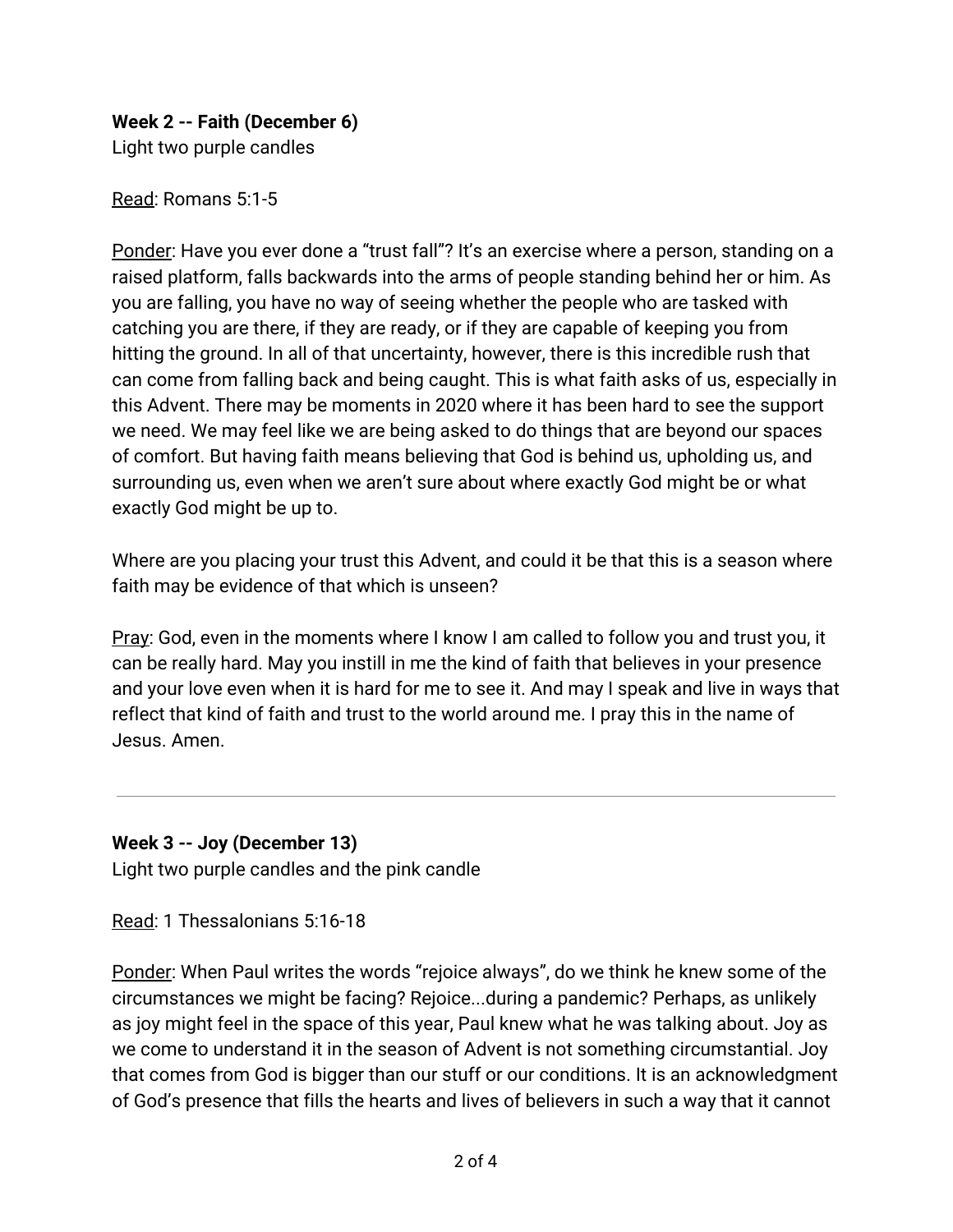be put out by anything this life would throw at us. Even for the most faithful, it can be hard to remember the joy that is given to us. Yet this is the call that is in our lives: to remain joyful and prayerful through everything.

Why might it be important to stay centered on joy this Advent of 2020?

Pray: God, may the joy of your presence radiate through my being. I confess that there are times, maybe some longer than others, where I don't feel especially joyful. Remind me that even when everything around me feels dim, the light of your presence never goes out. I pray this in the name of Jesus. Amen.

### **Week 4 -- Love (December 20)**

Light two purple candles, the pink candle, and then the last purple candle

Read: John 15:9-17

Ponder: As we read this story from Jesus' ministry that will come quite some time after his birth, perhaps we are reminded of a word that gets connected with love: sacrifice. Jesus will say that there is no greater love than one who gives up life for his friends. In 2020, the kinds of sacrifices we are being asked to make are those of lifestyle. Doing things like wearing masks, keeping social distance, and reframing so many of the normal activities we expect to do around Christmas. What if we saw these not as inconveniences, but as a sign and symbol of love for God and those around us? Perhaps this is the kind of love God is asking us to both receive and give as we grow closer to Christmas.

Who could I show love to by offering a sacrifice from my life?

Pray: God, your love for your creation is boundless, shown time and time again through sacrifice and pouring yourself out for people. May you fill me with this kind of vision of love as we grow closer to Christmas. May I see the circumstances of this season not as a punishment or a restriction, but as an opportunity to show you and my neighbors love in every way. I pray this in the name of Jesus. Amen.